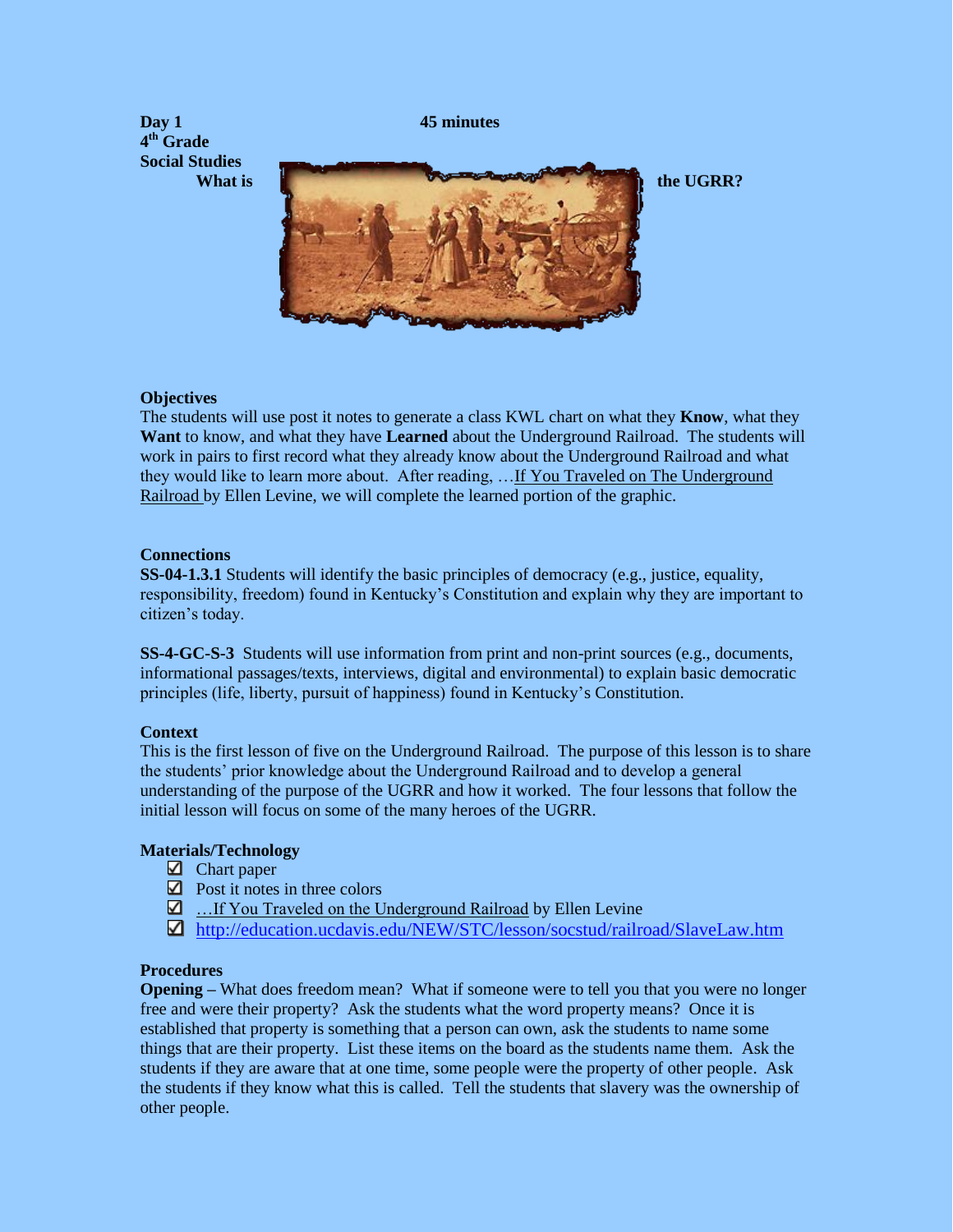- 1. Allow students to pair up with another student in the classroom. Explain that this week we will be studying about the Underground Railroad. Tell them that we will begin our study of the UGRR by creating a KWL chart. Pass out two post it notes to each pair of two different colors. Ask each pair to record what they already know about the UGRR on one color post it note and what they want to know about the UGRR on another color. Remind the students that the post it note that contains what the students want to know should be phrased in a question beginning with who, what, where, when, why, or how.
- 2. Call the students up to first place their post it notes in the know column of the KWL chart. Each pair should read their statement as they place it in the K column.
- 3. After all the students have placed their post it notes in the K column. Call up each group once again to place their second post it note in the W column for what they want to know about the UGRR. Have each pair read their question as they place it in the W column.
- 4. Explain to the students that these are the questions we will try to answer during our study on the UGRR. We will revisit our KWL chart at the end of our unit to check to see what we have learned.
- 5. Read …If You Traveled on The Underground Railroad by Ellen Levine. This is a great book to introduce the topic of the Underground Railroad. You can choose to read the entire book or pick and choose parts.
- 6. Explain to the class that once slaves made it to the North, they were by no means free. Have them look at the three posters at <http://education.ucdavis.edu/new/stc/lesson/socstud/railroad/SlaveLaw.htm> to see that escaped slaves still faced danger in the North due to the Fugitive Slave Act of 1850, and explain the implications of these signs. Discuss as a class the various difficulties that confronted the escaping slaves, and ask students to explain why the slaves were willing to tolerate these difficulties in order to find freedom.

#### **Student Assessment**

After reading the book students should complete the Herringbone graphic on the Underground Railroad to demonstrate their understanding of the topic. The students should include where the UGRR took place, who was involved, summarize what it was, explain how it worked, tell when it occurred, and why the UGRR was necessary. Each of the criteria should be written on a different line of the Herringbone chart.

**Gourd**

**Day 2 45 minutes 45 minutes Follow the Drinking Follow the Drinking** 

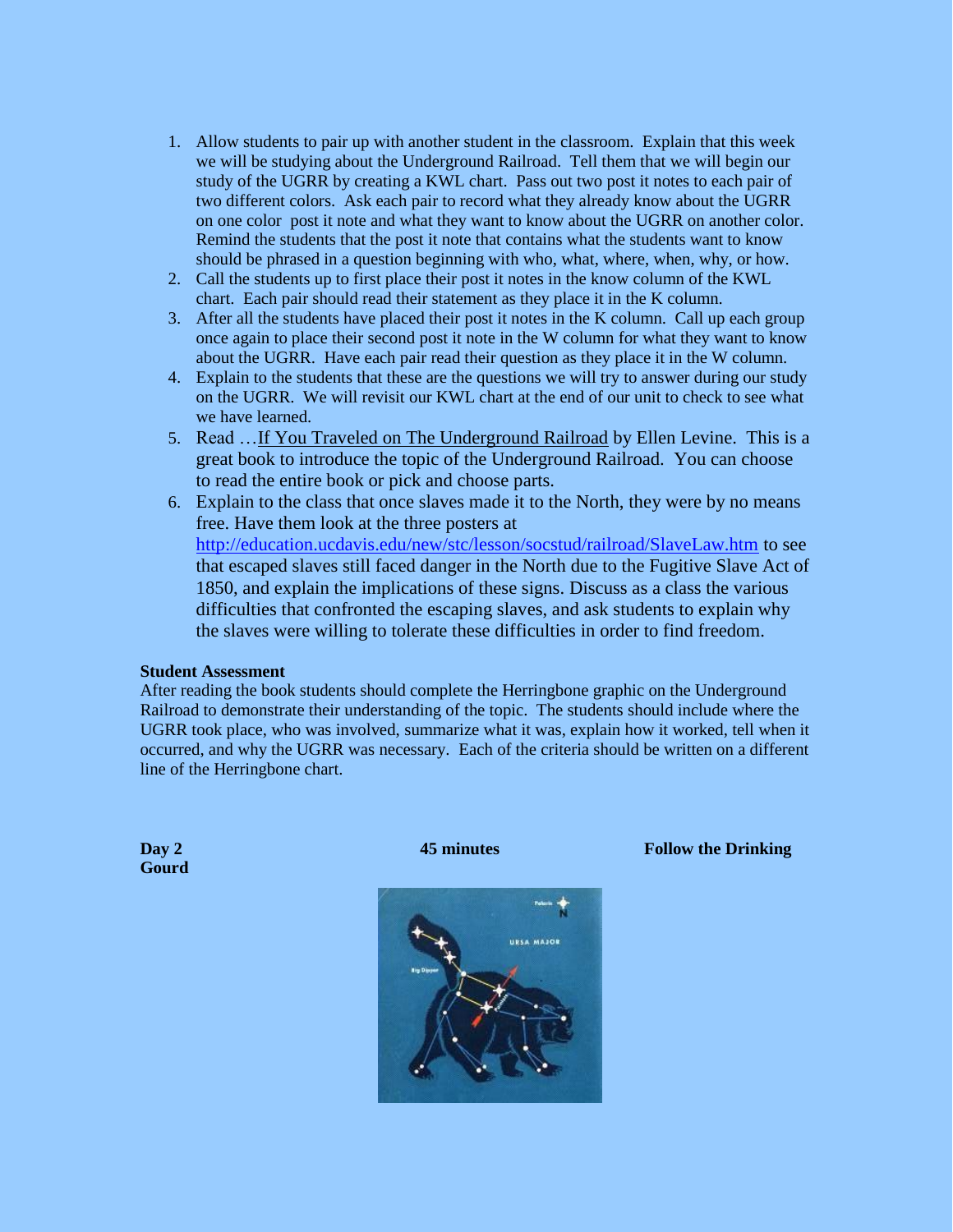## **Objectives**

After reading and viewing Follow the Drinking Gourd, the students will recognize the importance of the North Star in the journey to freedom. After learning about the song lyrics, they will also create a flip book explaining what at least three parts of the song lyric mean.

## **Connections**

**SS-04-1.3.1** Students will identify the basic principles of democracy (e.g., justice, equality, responsibility, freedom) found in Kentucky's Constitution and explain why they are important to citizen's today.

**SS-4-GC-S-3** Students will use information from print and non-print sources (e.g., documents, informational passages/texts, interviews, digital and environmental) to explain basic democratic principles (life, liberty, pursuit of happiness) found in Kentucky's Constitution.

## **Context**

This lesson is the second in a series of five lessons on the Underground Railroad and its heroes. In this lesson the students will read the story Follow the Drinking Gourd by Jeanette Winter and analyze the song lyrics. After watching the video, the students will create a flip book and respond by writing three explanations to parts of the song, *Follow the Drinking Gourd.*

# **Materials/Technology**

- Map of the UGRR routes <http://education.ucdavis.edu/NEW/STC/lesson/socstud/railroad/Map.htm>
- $\Box$  Book, Follow the Drinking Gourd by Jeanette Winter
- $\Box$  Chart paper with the song lyrics written on it
- $\Box$  Video, "Follow the Drinking Gourd, A Story of the Underground Railroad" 26 minutes
- $\Box$  Black construction paper
- $\blacksquare$  Metallic star stickers (seven per student)
- $\Box$  Gel pens
- <http://quest.nasa.gov/ltc/special/mlk/gourd2.html> (song lyrics and explanation)

## **Procedures**

**Opening:** Many of you may be surprised to know that both Kentucky and Ohio played a huge role in the operation of the Underground Railroad. In fact, 40-50% of all runaway slaves traveled through our area. The Ohio River was even known as the River Jordan as it divided the North from the South.

- 1. Show the students the map of the routes in the UGRR. <http://education.ucdavis.edu/NEW/STC/lesson/socstud/railroad/Map.htm>
- 2. Point out that there were many different routes taken to freedom. Runaway slaves were trying to get North to reach freedom. Some slaves even ran as far North as Canada. Specifically point out the routes through Kentucky and Ohio.
- 3. Read the book, Follow the Drinking Gourd by Jeanette Winter.
- 4. After reading the story, point out the song lyrics that are listed on chart paper. Ask the students what they think that they mean. Call special attention to the last four lines of the song.
	- When the great big river meets the little river,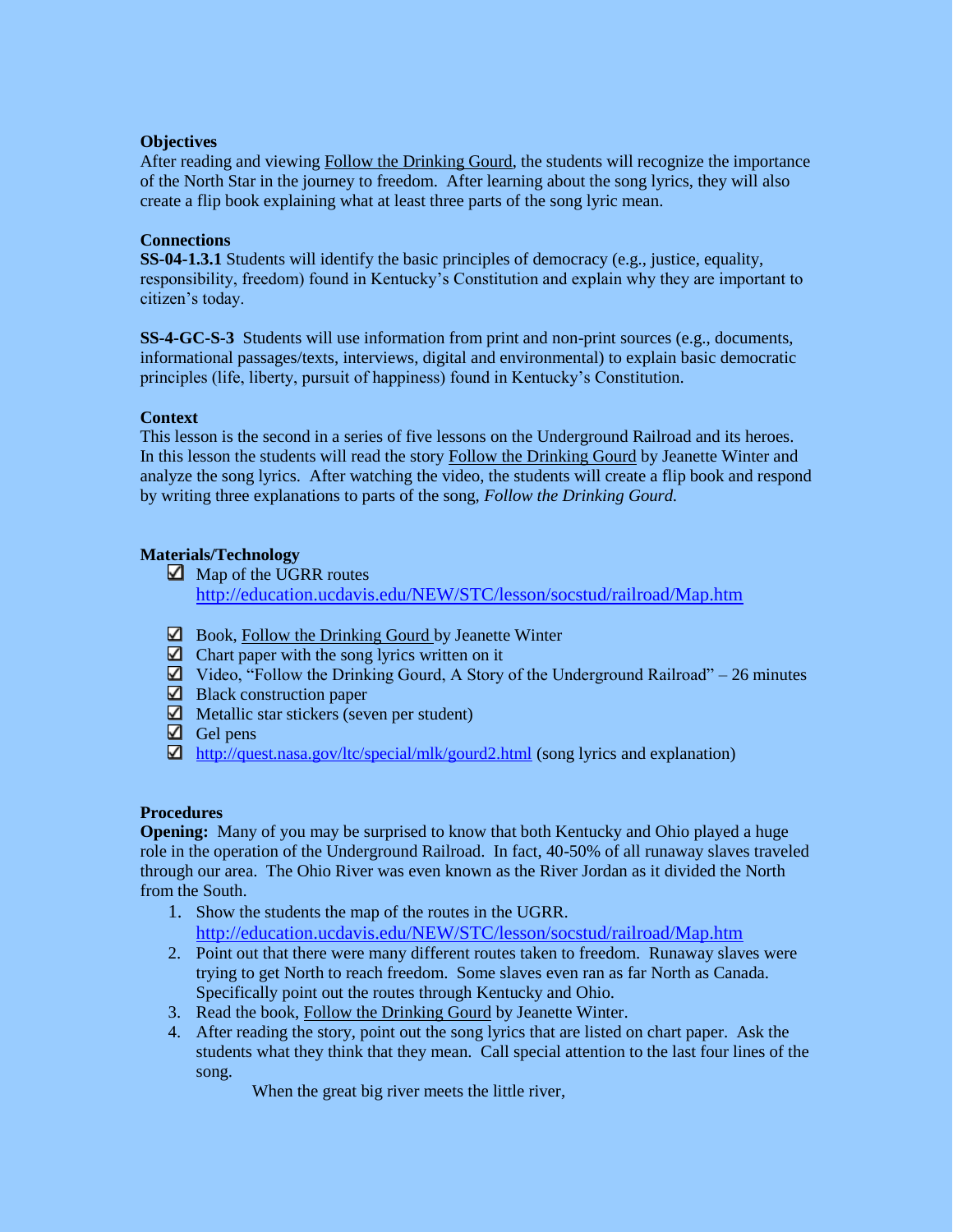Follow the drinking gourd.

For the old man is a-waiting for to carry you to freedom

- If you follow the drinking gourd.
- 5. Explain what each of the verses in the song mean. <http://quest.nasa.gov/ltc/special/mlk/gourd2.html>
- 6. Watch the video, "Follow the Drinking Gourd, A Story of the Underground Railroad" 26 minutes long.
	- $\Box$  How did Peg Leg Joe help others?
	- $\Box$  What was the drinking gourd?
	- $\Box$  What did "Follow the drinking gourd" mean?

## **Student Assessment**

Now that the students are familiar with the song lyrics of *Follow the Drinking Gourd* and the heroic efforts of Peg Leg Joe.

- 1. Pass out a piece of black construction paper to each student. Have each student fold the paper in half like a greeting card.
- 2. Have them use gel pens or a white crayon to write the words of the refrain on the front of the paper.
- 3. Open up the paper to the inside. On the top half, have the students assemble the seven stars to look like the Big Dipper. They can connect the stars using gel pens or a white crayon.
- 4. On the bottom half the students should write at least three statements explaining what parts of the song lyric mean or are referring to. The students can also choose to illustrate their favorite verse.

**Day 3 45 minutes John P. Parker**



## **Objectives**

After reading, Freedom River by Doreen Rappaport, the students will respond to the story in their journals on whether they would decide to stay or run away if they were a slave in the 1800's. They will learn about John Parker, one of our local heroes, and discuss his role in the Underground Railroad.

#### **Connections**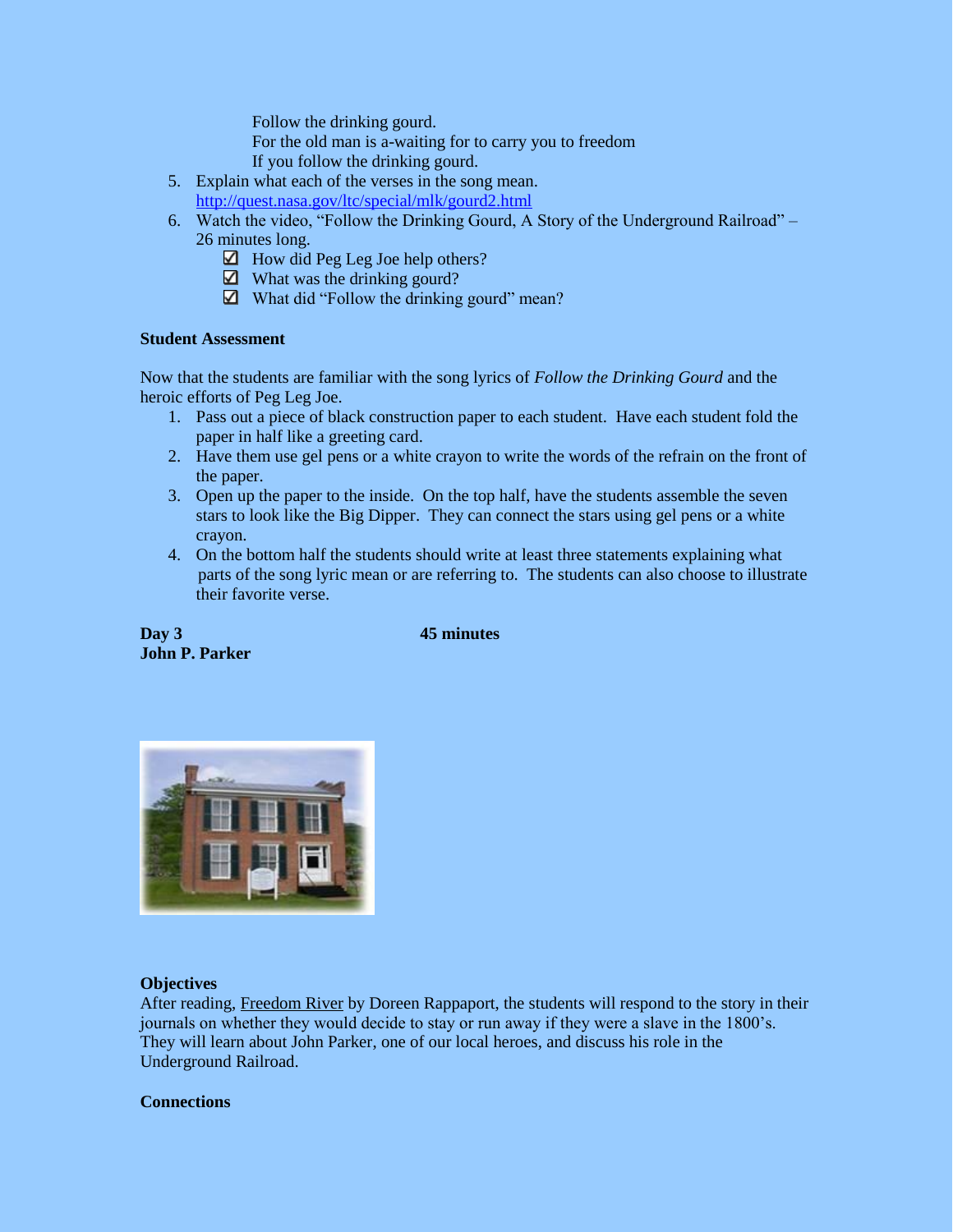**SS-04-1.3.1** Students will identify the basic principles of democracy (e.g., justice, equality, responsibility, freedom) found in Kentucky's Constitution and explain why they are important to citizen's today.

**SS-4-GC-S-3** Students will use information from print and non-print sources (e.g., documents, informational passages/texts, interviews, digital and environmental) to explain basic democratic principles (life, liberty, pursuit of happiness) found in Kentucky's Constitution.

## **Context**

This is the third lesson in a series of five on the Underground Railroad and its heroes. The first lessons focused on what the UGRR was and the routes taken by runaway slaves. The next three lessons in the series will target specific heroes of the UGRR.

# **Materials/Technology**

- Freedom River by Doreen Rappaport
- <http://www.nationalgeographic.com/features/99/railroad/>
- Student Journals or learning logs

# **Procedures**

**Opening** – Ask the students, "What is a hero?" List the qualities of a hero on the board. Who are their heroes? What makes these people special? Explain to the students that there were many heroes during the time of the Underground Railroad. One of the local heroes was a man named John Parker. John Parker would help slaves who crossed the Ohio River from Kentucky into Ripley, Ohio.

- 1. Many people risked their lives helping others escape from slavery on the Underground Railroad. One of these people who risked a lot to help others was a former slave named, John P. Parker.
- 2. Begin the lesson by providing the students with some background information on John Parker.
	- John Parker was born a slave in 1827.
	- At the age of 8 he was sold away from the rest of his family, chained to other slaves and forced to walk barefoot for miles.
	- Parker learned to read from the slave owner's sons. It was illegal for slaves to learn to read.
	- Parker tried many times to escape from slavery. He was finally able to purchase his own freedom by saving the little money he made working.
	- Parker married and moved to Ripley, Ohio where he lived along the Ohio River with his wife and six children.
	- He began his own iron foundry business and was an inventor.
	- John Parker worked as an abolitionist to help runaway slaves escape to freedom.
- 2. After sharing some of the background information with the students read, Freedom River.
- 3. After reading the story ask the students:
	- Which character(s) in this story would you consider a hero? Why?
	- What was John Parker risking by helping this family?
	- What was the family Parker was helping risking?

4. Explore the website <http://www.nationalgeographic.com/features/99/railroad/>What kinds of conditions did the slaves live in? What dangers did the slaves face? Do you think the slaves could make this journey alone, or did they need help?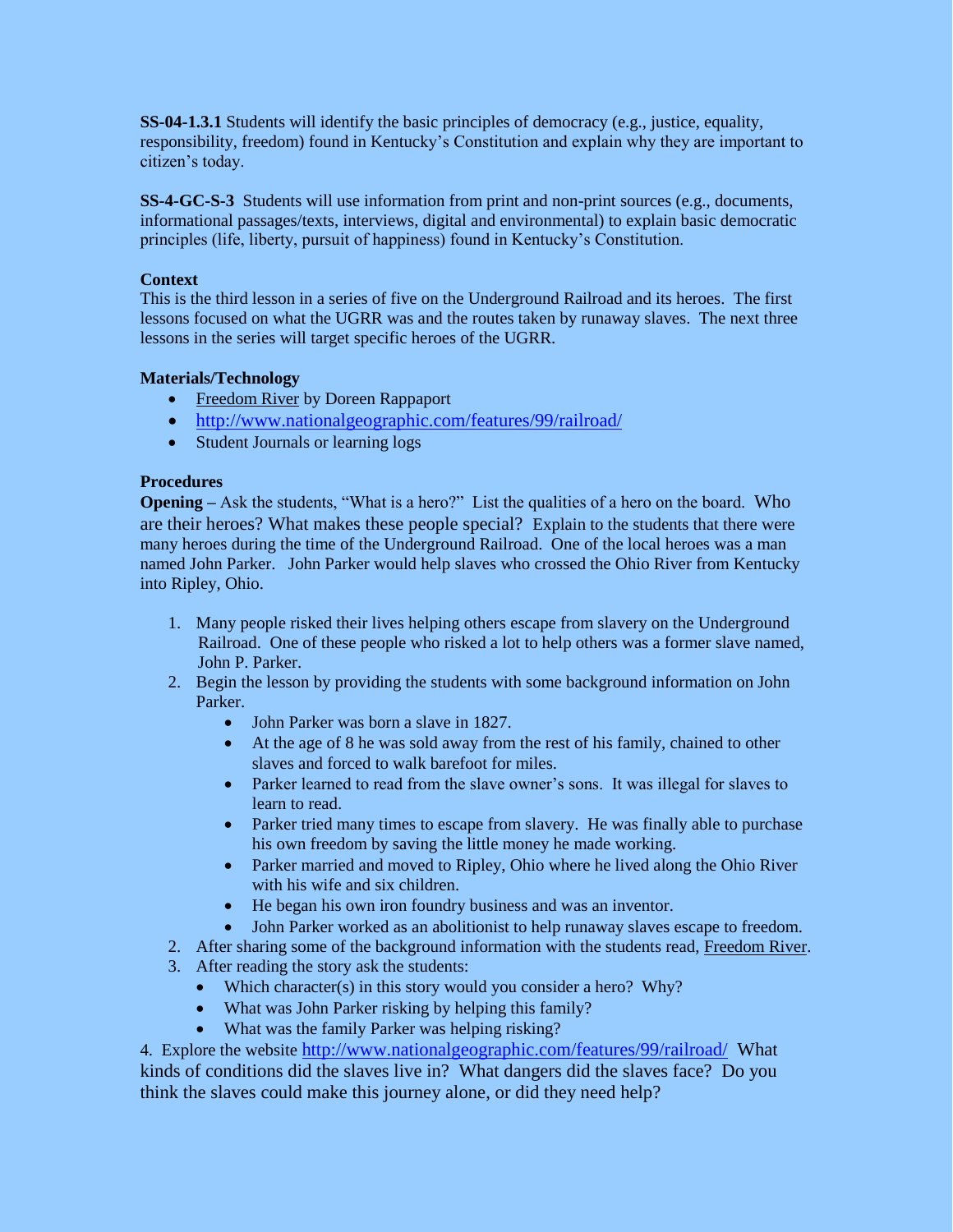### **Student Assessment**

Have the students respond to the following prompt in a journal or learning log.

If you were a slave during the 1800's in America would you have run away or stayed? Explain and give three reasons to support your answer.

**Day 4 45 minutes Harriet Tubman**



## **Objectives**

The students will read about Harriet Tubman and her experiences on the Underground Railroad. After reading the book, A Picture Book of Harriet Tubman the students will create a flip book to demonstrate how Harriet helped others and her contributions to the Underground Railroad.

## **Connections**

**SS-04-1.3.1** Students will identify the basic principles of democracy (e.g., justice, equality, responsibility, freedom) found in Kentucky's Constitution and explain why they are important to citizen's today.

**SS-4-GC-S-3** Students will use information from print and non-print sources (e.g., documents, informational passages/texts, interviews, digital and environmental) to explain basic democratic principles (life, liberty, pursuit of happiness) found in Kentucky's Constitution.

#### **Context**

This is the fourth lesson in a series of five on the Underground Railroad. The first lessons focused on what the UGRR was and routes taken by runaway slaves. The final three lessons focus primarily on heroes of the UGRR. In this lesson, the students will learn about Harriet Tubman and her contributions to the Underground Railroad.

## **Materials/Technology**

- Book, A Picture Book of Harriet Tubman
- Paper for flip books
- Crayons, markers, colored pencils
- Chart paper
- Video, *Animated Hero Classics: Harriet Tubman, Nest Entertainment Inc*
- <http://www2.lhric.org/pocantico/tubman/tubman.html>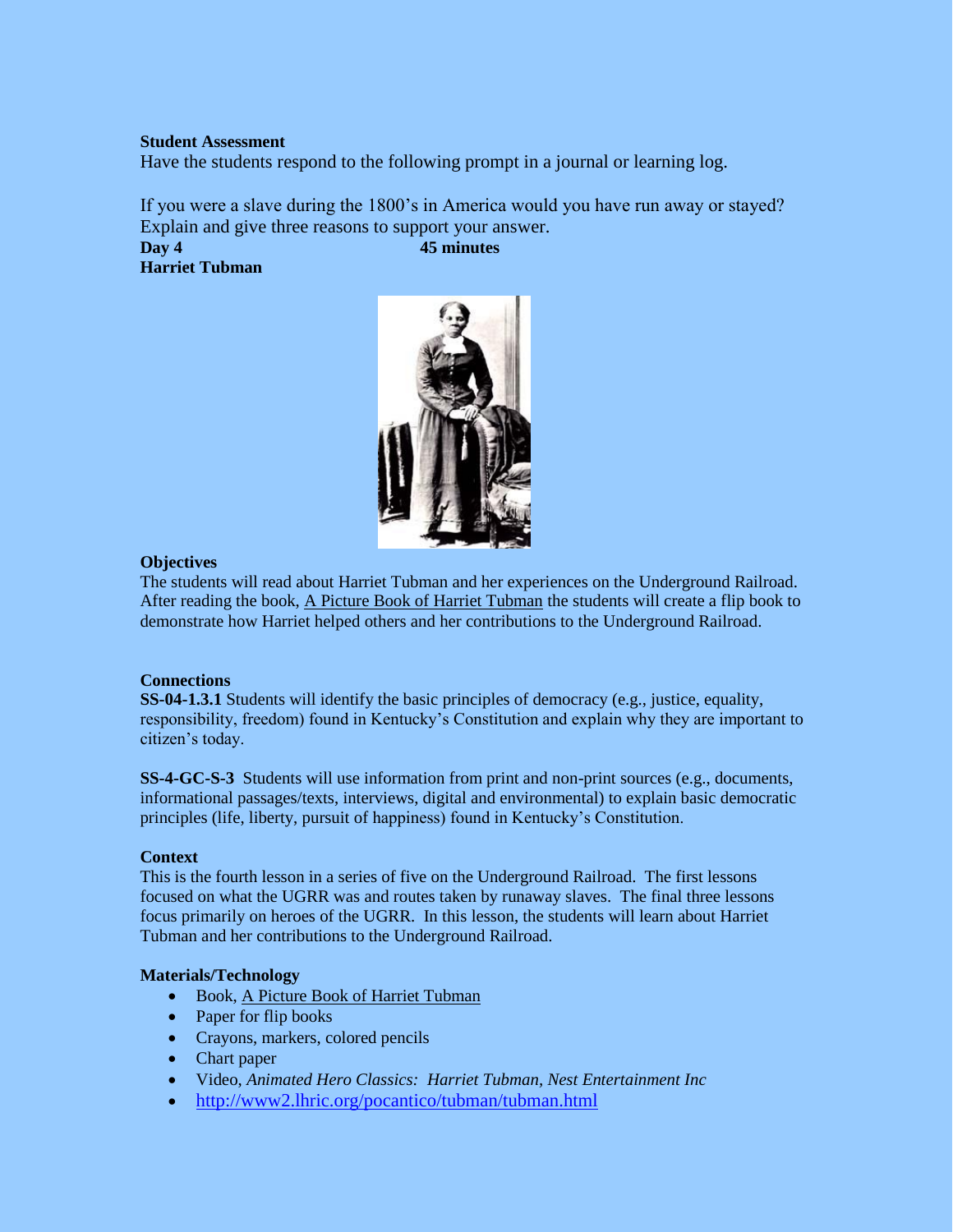### **Procedures**

- 1. Read and discuss, A Picture Book of Harriet Tubman.
- 2. After reading the story, create a list of things Harriet did to help others on chart paper.
- 3. Explore the website <http://www2.lhric.org/pocantico/tubman/tubman.html>
	- Was Harriet Tubman a hero?
	- What things did Harriet do to make her a hero?
	- Why was Harriet Tubman known as the "Moses of her People"?
	- What dangers did she face doing her secret work?
- 4. Watch the video, *Animated Hero Classics: Harriet Tubman, Nest Entertainment Inc*.

### **Student Assessment**

After reading the story and watching the video on Harriet Tubman, the students can create a flip book to demonstrate their knowledge. On the top flap of their flip book, the students should write Harriet Tubman and their name. On the next three flaps, the students should write a sentence on each telling about how Harriet helped others. When the students lift each flap, they should include an illustration of each statement.

**Day 5 45 minutes Henry Box Brown**



**Actions:**

## **Objectives**

The students will listen to a chapter from the book, Escape from Slavery: Five Journeys to Freedom by Doreen Rappaport. They will then complete a character report card on one of the heroes we have been studying about (John Parker, Peg Leg Joe, Harriet Tubman, and Henry Box Brown). Following the character report card, the student will use the same hero to create an Open Mind Portrait on that hero. Lastly, as a group complete the final portion of the KWL chart demonstrating what the students have learned throughout the unit.

### **Connections**

**SS-04-1.3.1** Students will identify the basic principles of democracy (e.g., justice, equality, responsibility, freedom) found in Kentucky's Constitution and explain why they are important to citizen's today.

**SS-4-GC-S-3** Students will use information from print and non-print sources (e.g., documents, informational passages/texts, interviews, digital and environmental) to explain basic democratic principles (life, liberty, pursuit of happiness) found in Kentucky's Constitution.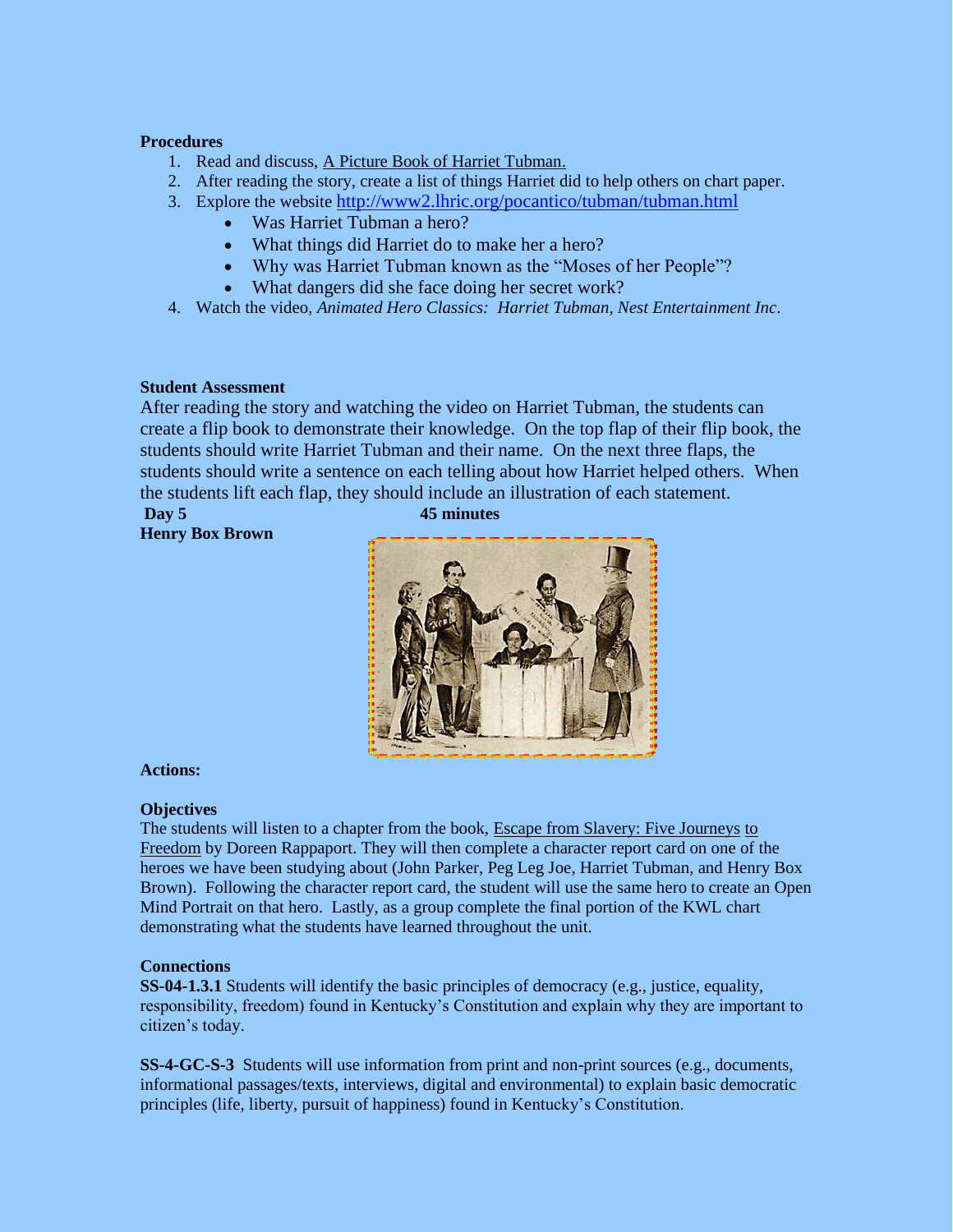## **Context**

This is the final lesson in a series of five on the Underground Railroad. The students have previously learned about what the UGRR was and the routes taken by runaway slaves. They also have read about and discussed several heroes of the UGRR. This lesson will focus on Henry Box Brown and his travels to freedom.

# **Materials/Technology**

- Book, Escape from Slavery: Five Journeys to Freedom by Doreen Rappaport
- Masking tape to mark off the area of the box that Henry Box Brown was shipped in (width  $-2\frac{1}{2}$  feet, length  $-3$  feet, height  $-2$  feet 8 inches)
- Character report card worksheet
- White paper (2 sheets per student)
- Crayons, markers, colored pencils
- Scissors
- KWL chart

## **Procedures**

**Opening** – Runaway slaves had to take serious risks to gain freedom. Many times the runaway slaves would trick the slave owners.

1. Show the students the tape on the floor that is the size of the box Henry Box Brown traveled in. Have a student volunteer come up and lay in the area. Do you think it would be very easy for a grown man to crawl into this space? Tell the students that a man named Henry Box Brown was so desperate for freedom that he shipped himself in a box to the North.

2. Read to the students Chapter 3 (pages 28-51) from the book, Escape from Slavery: Five Journeys to Freedom by Doreen Rappaport. Discuss with the students.

- ⊠ What happened to Henry Brown's family?
- $\Box$  What did Henry take with him into the box?
- $\Box$  Why do you think Henry allowed himself to be shipped in the box rather than just running away?
- What do you think the title of the chapter, "A Shipment of Dry Goods" means?
- 3. Explain to the students that **dry goods** and **hardware** were secret terms used in the Underground Railroad to signal the pick up of a man or a woman. Introduce other terms that were key to the UGRR as listed below.

**Jordan River** – the Ohio River, the geological divide between the North and South **Canaan** – The Promised Land or Canada, the ultimate land of freedom for slaves

**Grand Central Station** – Cincinnati and Covington

**Midnight** – Detroit, the way to Canada

**Passenger** – runaway slave

**Agent** – a person who arranged a passage for a runaway slave

**Conductor** – those who helped slaves runaway to freedom

**Depot/terminal** – safe places, churches, safe places along the way to freedom

## **Student Assessment**

1. Work as a class to complete the **Learned** portion of the KWL chart. Students should use the third color post it note to write down at least one thing they have learned throughout the unit.